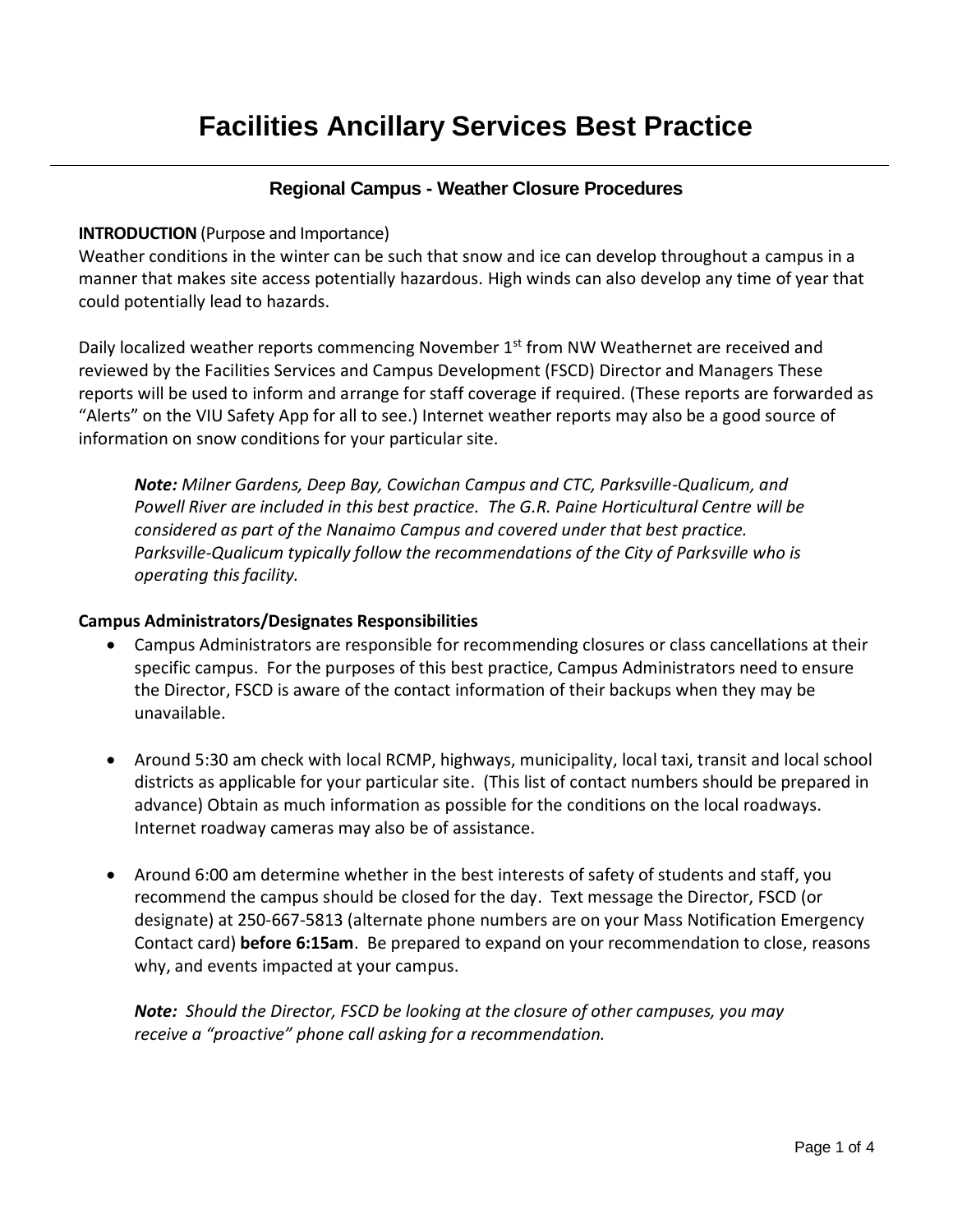#### **Other Responsibilities**

- The Director, FSCD (or designate) will gather the information from all the campuses and will contact the VIU President or designate to recommend which campuses be closed.
- Once the VIU President (or designate) gives approval to close for the day, the Director, FSCD immediately issues an alert and notification on the VIU Safety App which informs the AVP MARCOMM and allows them to communicate the campus closures. The Director, FSCD will monitor that the Mass Notification systems, VIU Safety App, Alertus and the Communications Web Management System are updated. The VIU Safety App will normally be the initial notification of campus closure approval.
- The Director, FSCD may then call/text back the campus administrators to confirm direction.
- The AVP MARCOMM will communicate the closures to the VIU community via website, email and Facebook, as well as the media.
- The Director, IT will revise the VIU switchboard automated message.
- The Director, FSCD or designate will update the safety app and notify Security and Facilities staff.

*In the case of extreme weather conditions, if possible, a decision will be made by:*

- *6:30 am - if a campus will be closed for morning classes*
- *10:30 am – if a campus will be closed for afternoon classes*
- *2:30 pm – if a campus will be closed for evening classes*

Created: Alan Cumbers, AVP Facilities and Ancillary Services – October 2016 Revised: Burke Gulbranson, Interim Associate Director, FS – November 2, 2020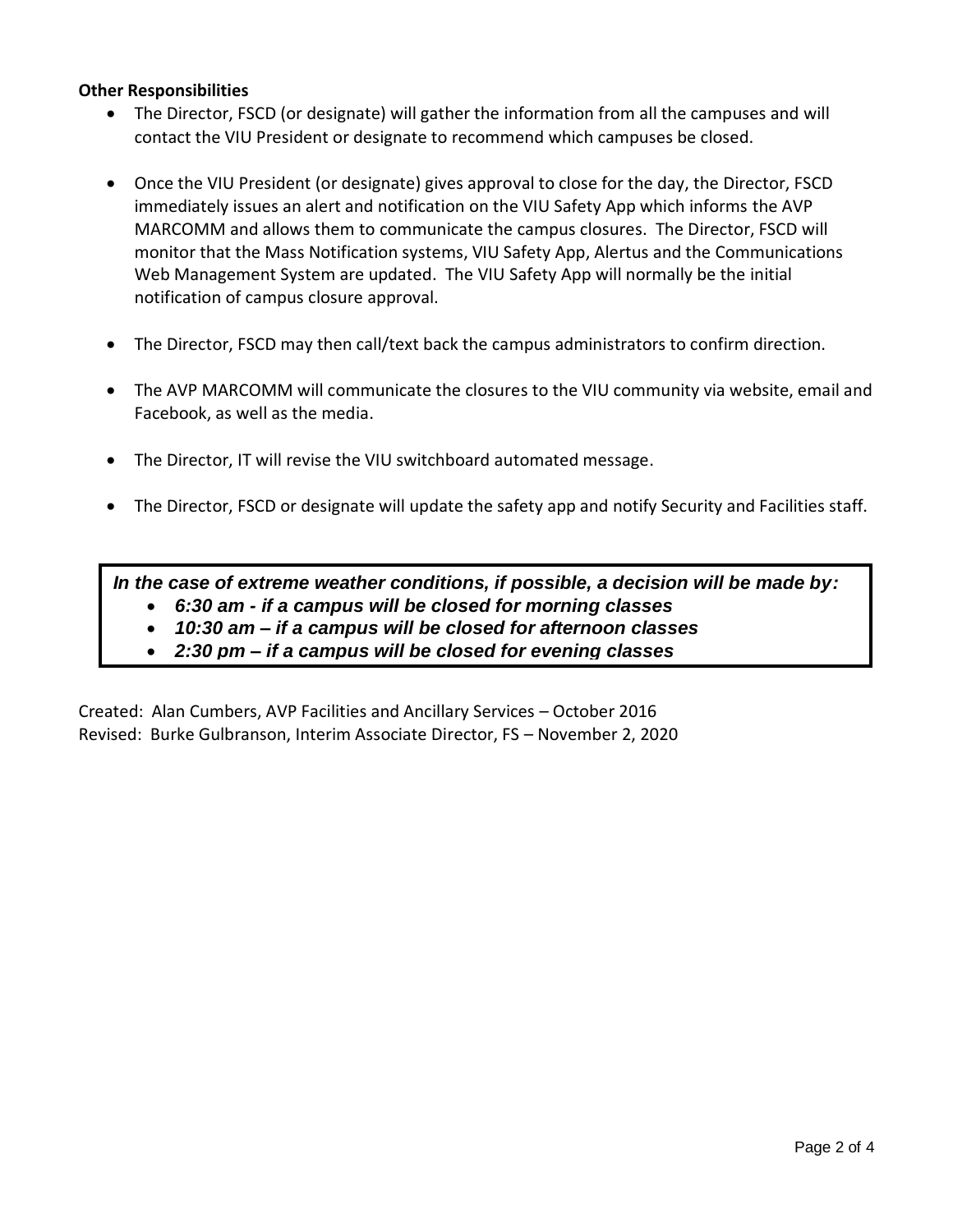| <b>Director, FSCD Checklist</b> |                                                          |                                                                             |  |  |
|---------------------------------|----------------------------------------------------------|-----------------------------------------------------------------------------|--|--|
|                                 | Receive call/text                                        | <b>Details</b>                                                              |  |  |
|                                 | from Campuses:                                           |                                                                             |  |  |
|                                 |                                                          |                                                                             |  |  |
|                                 | Nanaimo                                                  |                                                                             |  |  |
|                                 | Cowichan/CTC                                             |                                                                             |  |  |
|                                 |                                                          |                                                                             |  |  |
|                                 | Parksville-                                              |                                                                             |  |  |
|                                 | Qualicum                                                 |                                                                             |  |  |
|                                 |                                                          |                                                                             |  |  |
|                                 | Deep Bay                                                 |                                                                             |  |  |
|                                 |                                                          |                                                                             |  |  |
| 1                               | <b>Milner Gardens</b>                                    |                                                                             |  |  |
|                                 |                                                          |                                                                             |  |  |
|                                 |                                                          |                                                                             |  |  |
|                                 | <b>Powell River</b>                                      |                                                                             |  |  |
|                                 |                                                          |                                                                             |  |  |
| $\overline{2}$                  |                                                          | Approximately 6:15am call VIU President with recommendation to close one or |  |  |
|                                 |                                                          | more campuses (If approved, follow the next steps)                          |  |  |
| 3                               |                                                          | Send Notification on VIU Safety App to inform Campus Administrator and AVP  |  |  |
|                                 | Marcomm, etc.                                            |                                                                             |  |  |
| $\overline{4}$                  | Connect with AVP Marcomm to ensure awareness             |                                                                             |  |  |
| 5                               | Send notice on Alertus                                   |                                                                             |  |  |
| 6                               | Ensure notice is on Communications Web Management System |                                                                             |  |  |

|                | <b>Campus Administrator Checklist</b>                                                   |  |  |
|----------------|-----------------------------------------------------------------------------------------|--|--|
|                | Monitor localized weather reports                                                       |  |  |
| $\overline{2}$ | Alert staff on possibility of upcoming snow/ice issues                                  |  |  |
| 3              | At approximately 5:30 am where applicable, check internet cameras, monitor taxi,        |  |  |
|                | municipality, transit and local school districts to obtain information as to local road |  |  |
|                | conditions. Look outside.                                                               |  |  |
| 4              | At 6:00 am determine safety of site and local roadways. Make determination              |  |  |
|                | whether to recommend to close.                                                          |  |  |
| 5              | If need to close, call/text the Director, FSCD prior to 6:15 am with reasons and        |  |  |
|                | recommendation                                                                          |  |  |
| 6              | Monitor VIU Safety App to receive notice from Director, FSCD regarding                  |  |  |
|                | President's decision.                                                                   |  |  |
|                | Notify local staff of decision.                                                         |  |  |